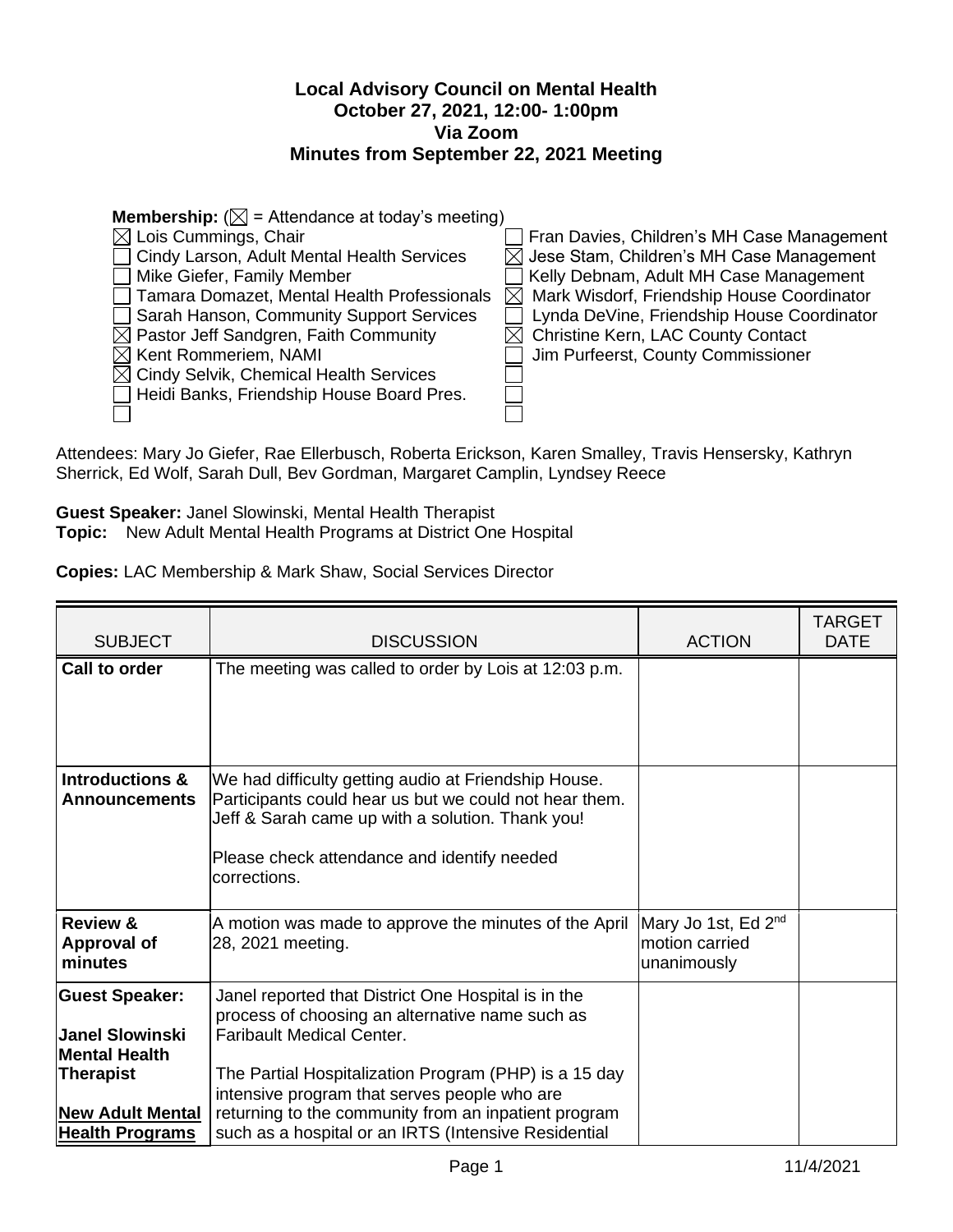| <b>SUBJECT</b>                                                                                                                      | <b>DISCUSSION</b>                                                                                                                                                                                                                                                                                                                                                                                                                                                                                                                                                                                                                                                                                                                                                                                                                                                                                                                                                                                                                                           | <b>ACTION</b>                                                                   | <b>TARGET</b><br><b>DATE</b> |
|-------------------------------------------------------------------------------------------------------------------------------------|-------------------------------------------------------------------------------------------------------------------------------------------------------------------------------------------------------------------------------------------------------------------------------------------------------------------------------------------------------------------------------------------------------------------------------------------------------------------------------------------------------------------------------------------------------------------------------------------------------------------------------------------------------------------------------------------------------------------------------------------------------------------------------------------------------------------------------------------------------------------------------------------------------------------------------------------------------------------------------------------------------------------------------------------------------------|---------------------------------------------------------------------------------|------------------------------|
| <b>District One</b><br><b>Hospital/Allina</b>                                                                                       | Treatment Services) program, and people who are<br>living in the community and need a higher level of<br>psychiatric & nursing care to stabilize mental health<br>and prevent hospitalization. Group content is<br>therapeutic and educational and the group size<br>maximum is 8 people. The PHP is currently in a<br>temporary space that necessitates 4 group members<br>participate in-person at the hospital and 4 group<br>members participate virtually from another location.<br>The virtual option allows people with transportation<br>issues to participate in the program.<br>The Adult Mental Health Outpatient Program is more<br>flexible and less intensive than the Partial<br>Hospitalization Program. Psychiatry & nursing care is<br>not available within the program. The number of<br>participants is capped at eight. All groups are virtual<br>and are held on Tuesdays, Wednesdays & Thursdays<br>12:30-3:30 with a focus on improving coping skills.<br>Interested persons can call the Allina Mental Health<br>Connections Line. |                                                                                 |                              |
| <b>Mental Health</b><br><b>Promotion &amp;</b><br><b>Suicide</b><br><b>Prevention</b><br><b>Strategic</b><br><b>Planning Cohort</b> | Lyndsey Reese, PH - MN Department of Health<br>supports Mental Health Promotion and Suicide<br>Prevention Strategic Planning efforts to promote<br>wellness. Rice County Public Health was chosen as a<br>lead advocate with Faribault Public Schoools and<br>Healthy Community Initiatives, Northfield as cohorts.<br>The goal is to bring tools and strategies to the<br>community to create and implement a suicide<br>prevention plan. Lyndsey will keep us informed on<br>developments.                                                                                                                                                                                                                                                                                                                                                                                                                                                                                                                                                                |                                                                                 |                              |
| <b>NAMI Report</b>                                                                                                                  | Kent Rommeriem - The NAMI in Northfield has been<br>approved as an affiliate and plans to contact Northfield<br>and Faribault residents to determine the level of<br>interest in developing a Peer-to-Peer group in Rice<br>County.                                                                                                                                                                                                                                                                                                                                                                                                                                                                                                                                                                                                                                                                                                                                                                                                                         |                                                                                 |                              |
| <b>Health Report</b>                                                                                                                | <b>Children's Mental We lost Jese in the confusion over audio and she was</b><br>unavailable to report – tabled until next meeting.                                                                                                                                                                                                                                                                                                                                                                                                                                                                                                                                                                                                                                                                                                                                                                                                                                                                                                                         |                                                                                 |                              |
| <b>Adult Mental</b><br><b>Health Report</b>                                                                                         | Kelly was unavailable to report – tabled until next<br>meeting.                                                                                                                                                                                                                                                                                                                                                                                                                                                                                                                                                                                                                                                                                                                                                                                                                                                                                                                                                                                             |                                                                                 |                              |
| Regional<br><b>Management</b><br><b>Team Report</b>                                                                                 | The South Central Community Based Initiative has<br>created a video to promote Crisis Services in the<br>South Central region.                                                                                                                                                                                                                                                                                                                                                                                                                                                                                                                                                                                                                                                                                                                                                                                                                                                                                                                              | Chris Kern will add<br>the showing of this<br>promotional video<br>to October's | 10/27/2021                   |